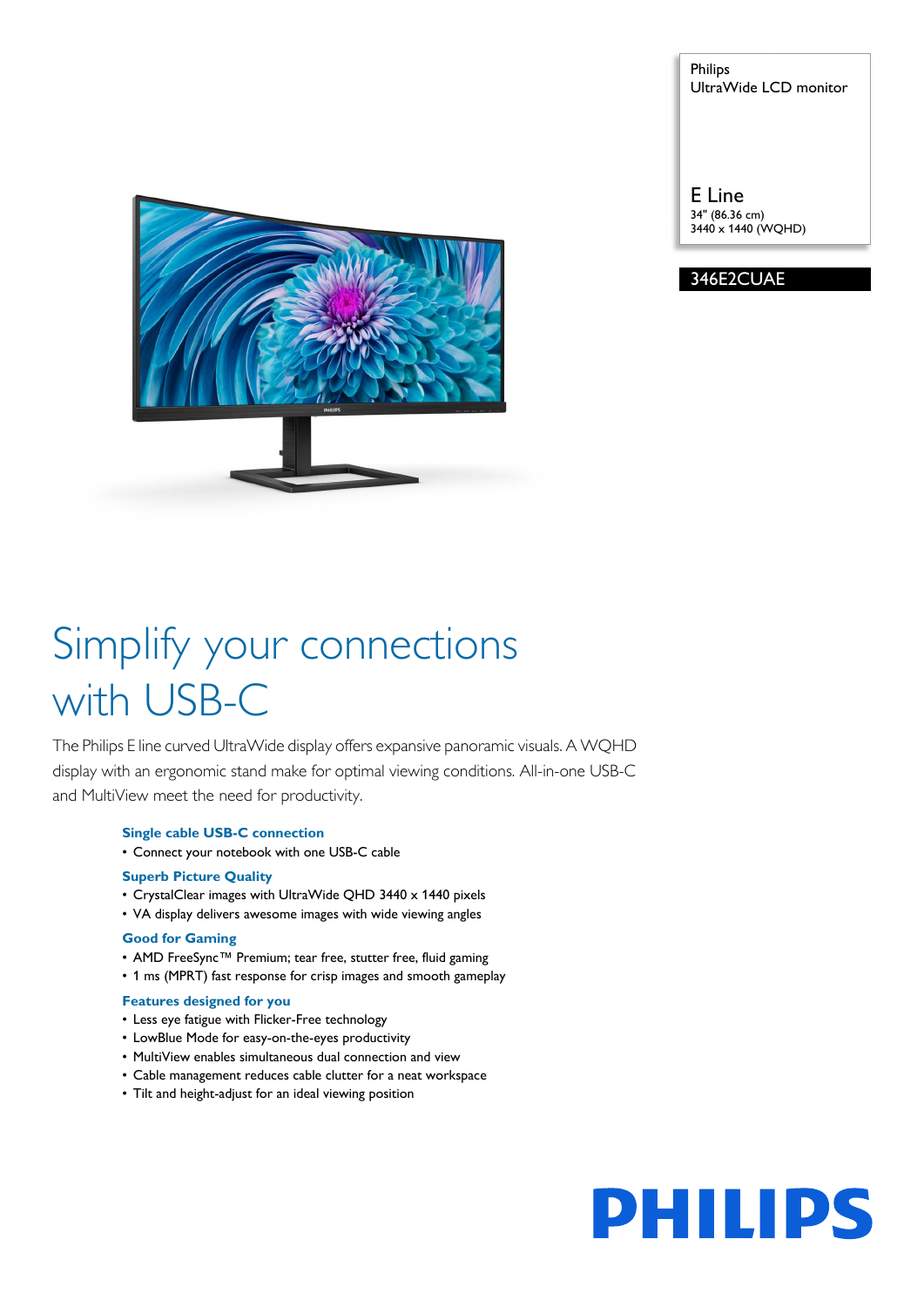# UltraWide LCD monitor E Line 34" (86.36 cm), 3440 x 1440 (WQHD)

# **Highlights**

# **USB-C connection**



This Philips display features a USB type-C connector with power delivery. With intelligent and flexible power management, you can power charge your compatible device directly. Its slim, reversible USB-C allows for easy, one-cable connection. You can watch high-resolution video and transfer data at super speed, while powering up and recharging your compatible device at the same time.

# **VA display**



The Philips VA LED display uses an advanced multi-domain vertical alignment technology that gives you super-high static contrast ratios for extra-vivid and bright images. While standard office applications are handled with ease, it is especially suitable for photos, web browsing, films, gaming and demanding graphical applications. Its optimised pixel management technology gives you a 178/178 degree extra-wide viewing angle, resulting in crisp images.

# **UltraWide CrystalClear images**



These Philips screens deliver Crystal Clear, UltraWide Quad HD 3440 x 1440 pixel images. Utilising high-performance panels with high-density pixel count and 178/178 wide viewing angles, these new displays will make your images and graphics come alive. The UltraWide 21:9 format enables more productivity with more room for side-by-side comparisons and more viewable spreadsheet columns. Whether you are a demanding professional requiring extremely detailed information for CAD-CAM solutions or a financial wizard working on huge spreadsheets, Philips displays deliver Crystal Clear images.

## **AMD FreeSync™ Premium**



AMD FreeSync™ OFF

Gaming shouldn't be a choice between choppy gameplay or broken frames. AMD FreeSync™ Premium equips serious gamers with a fluid, tear-free gameplay experience at peak performance. There are no compromises,

game confidently with a high refresh rate, low framerate compensation and low latency.

## **1 ms MPRT fast response**



MPRT (motion picture response time) is a more intuitive way to describe response time, which directly refers to the duration between seeing blurry noise and clean, crisp images. The Philips gaming monitor with 1 ms MPRT effectively eliminates smearing and motion blur and delivers sharper and more precise visuals to enhance your gaming experience. The best choice for playing thrilling and twitch-sensitive games.

#### **Flicker-Free technology**



Due to the way brightness is controlled on LED-backlit screens, some users experience flicker on their screen which causes eye fatigue. Philips Flicker-Free technology applies a new solution to regulate brightness and reduce flicker for more comfortable viewing.



















LowBlue Mode